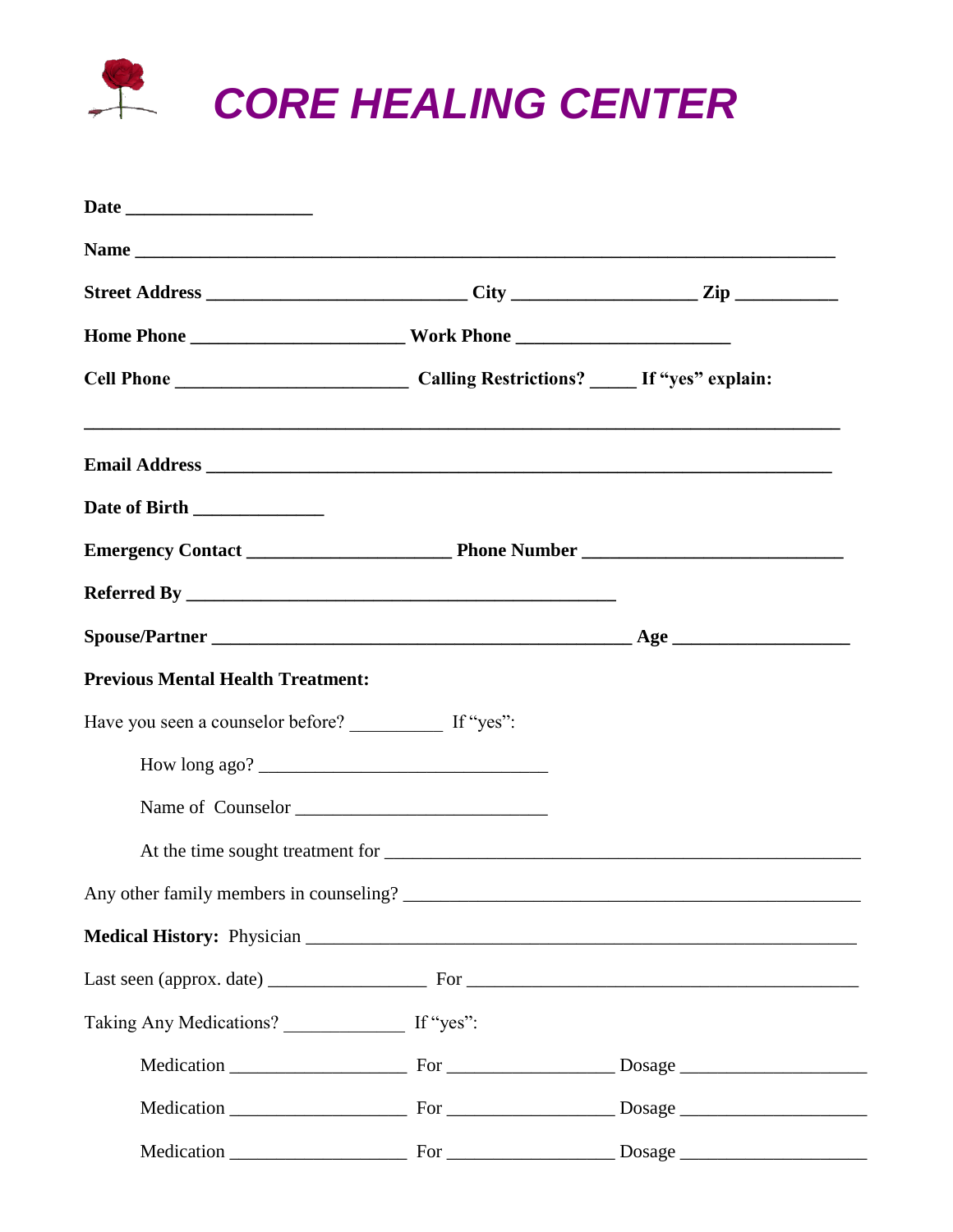## **Family History**

| Brothers/Sisters Names Age Sex                                                                                                                                                                                                                                                                                                                                                                                                   |         | Occupation | Where living                                                                                                                                                                                                                      | Deceased? |
|----------------------------------------------------------------------------------------------------------------------------------------------------------------------------------------------------------------------------------------------------------------------------------------------------------------------------------------------------------------------------------------------------------------------------------|---------|------------|-----------------------------------------------------------------------------------------------------------------------------------------------------------------------------------------------------------------------------------|-----------|
|                                                                                                                                                                                                                                                                                                                                                                                                                                  |         |            |                                                                                                                                                                                                                                   |           |
| Children's Names                                                                                                                                                                                                                                                                                                                                                                                                                 | Age Sex |            | School & Grade Lives at home?                                                                                                                                                                                                     | Step?     |
|                                                                                                                                                                                                                                                                                                                                                                                                                                  |         |            | ,我们也不能会在这里,我们也不能会在这里,我们也不能会在这里,我们也不能会在这里,我们也不能会在这里,我们也不能会在这里,我们也不能会在这里,我们也不能会不能会                                                                                                                                                  |           |
|                                                                                                                                                                                                                                                                                                                                                                                                                                  |         |            |                                                                                                                                                                                                                                   |           |
| Personal History: Have you ever been a victim of: sexual abuse _________ physical abuse ________                                                                                                                                                                                                                                                                                                                                 |         |            | ,我们也不能在这里的时候,我们也不能在这里的时候,我们也不能不能不能不能不能不能不能不能不能不能不能不能不能不能不能。""我们的是我们的,我们也不能不能不能不能                                                                                                                                                  |           |
|                                                                                                                                                                                                                                                                                                                                                                                                                                  |         |            |                                                                                                                                                                                                                                   |           |
|                                                                                                                                                                                                                                                                                                                                                                                                                                  |         |            | Who was the abuser(s) $\frac{1}{2}$ measurement is the state of the state of the state of the state of the state of the state of the state of the state of the state of the state of the state of the state of the state of the s |           |
| Social History: How many friends do you have? ___________                                                                                                                                                                                                                                                                                                                                                                        |         |            |                                                                                                                                                                                                                                   |           |
|                                                                                                                                                                                                                                                                                                                                                                                                                                  |         |            |                                                                                                                                                                                                                                   |           |
|                                                                                                                                                                                                                                                                                                                                                                                                                                  |         |            |                                                                                                                                                                                                                                   |           |
|                                                                                                                                                                                                                                                                                                                                                                                                                                  |         |            |                                                                                                                                                                                                                                   |           |
| $\Large {\bf Degree} \begin{tabular}{c} \hspace{-0.1cm} \textbf{ \textbf{1}} & \hspace{-0.1cm} \textbf{2} & \hspace{-0.1cm} \textbf{2} & \hspace{-0.1cm} \textbf{2} & \hspace{-0.1cm} \textbf{2} & \hspace{-0.1cm} \textbf{2} & \hspace{-0.1cm} \textbf{2} & \hspace{-0.1cm} \textbf{2} & \hspace{-0.1cm} \textbf{2} & \hspace{-0.1cm} \textbf{2} & \hspace{-0.1cm} \textbf{2} & \hspace{-0.1cm} \textbf{2} & \hspace{-0.1cm} \$ |         |            |                                                                                                                                                                                                                                   |           |
|                                                                                                                                                                                                                                                                                                                                                                                                                                  |         |            |                                                                                                                                                                                                                                   |           |
|                                                                                                                                                                                                                                                                                                                                                                                                                                  |         |            |                                                                                                                                                                                                                                   |           |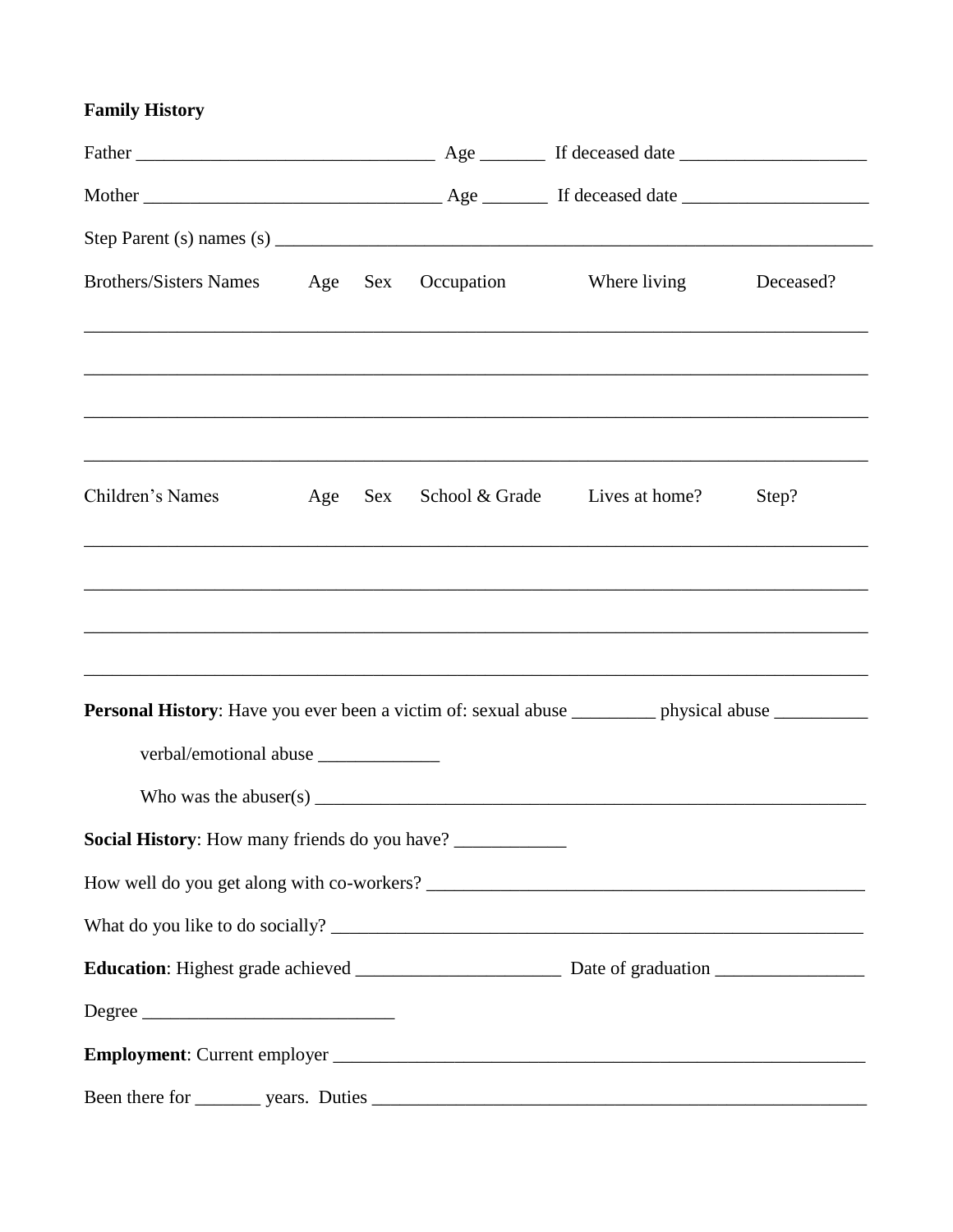| Has alcohol/drug use ever caused a problem? ____________ If "yes" please explain: _________________                                                                                          |                                                                                                                                                                                                                                                     |                                                                                                      |  |  |  |  |
|----------------------------------------------------------------------------------------------------------------------------------------------------------------------------------------------|-----------------------------------------------------------------------------------------------------------------------------------------------------------------------------------------------------------------------------------------------------|------------------------------------------------------------------------------------------------------|--|--|--|--|
|                                                                                                                                                                                              | ,我们也不会有什么。""我们的人,我们也不会有什么?""我们的人,我们也不会有什么?""我们的人,我们也不会有什么?""我们的人,我们也不会有什么?""我们的人                                                                                                                                                                    | Have you ever been treated (residential/out patient) for substance abuse? __________________________ |  |  |  |  |
|                                                                                                                                                                                              |                                                                                                                                                                                                                                                     |                                                                                                      |  |  |  |  |
| Have you ever attended a 12-step program?                                                                                                                                                    |                                                                                                                                                                                                                                                     |                                                                                                      |  |  |  |  |
|                                                                                                                                                                                              |                                                                                                                                                                                                                                                     |                                                                                                      |  |  |  |  |
|                                                                                                                                                                                              |                                                                                                                                                                                                                                                     |                                                                                                      |  |  |  |  |
|                                                                                                                                                                                              |                                                                                                                                                                                                                                                     |                                                                                                      |  |  |  |  |
|                                                                                                                                                                                              |                                                                                                                                                                                                                                                     |                                                                                                      |  |  |  |  |
|                                                                                                                                                                                              |                                                                                                                                                                                                                                                     |                                                                                                      |  |  |  |  |
|                                                                                                                                                                                              |                                                                                                                                                                                                                                                     |                                                                                                      |  |  |  |  |
|                                                                                                                                                                                              |                                                                                                                                                                                                                                                     |                                                                                                      |  |  |  |  |
|                                                                                                                                                                                              | Do you currently have any homicidal thoughts? __________________________________                                                                                                                                                                    |                                                                                                      |  |  |  |  |
|                                                                                                                                                                                              | Do you currently have any suicidal thoughts? ___________________________________                                                                                                                                                                    |                                                                                                      |  |  |  |  |
| Check the items that relate to you                                                                                                                                                           |                                                                                                                                                                                                                                                     |                                                                                                      |  |  |  |  |
| bereavement<br>depression<br>anxiety<br>nervousness<br>marriage problems<br>sexual concerns<br>infidelity of spouse<br>sexual identity<br>sexual orientation<br>fear<br>anger<br>work/career | guilt<br>suicidal feelings or thoughts<br>relationship with parents<br>relationship with children<br>spiritual issues<br>loss of hope<br>loss of meaning<br>loss of self respect<br>loss of love<br>helplessness<br>hopelessness<br>low self-esteem |                                                                                                      |  |  |  |  |

Signature: \_\_\_\_\_\_\_\_\_\_\_\_\_\_\_\_\_\_\_\_\_\_\_\_\_\_\_\_\_\_\_\_\_\_\_\_\_\_\_\_\_ Date \_\_\_\_\_\_\_\_\_\_\_\_\_\_\_\_\_\_\_\_\_\_\_\_\_\_\_\_\_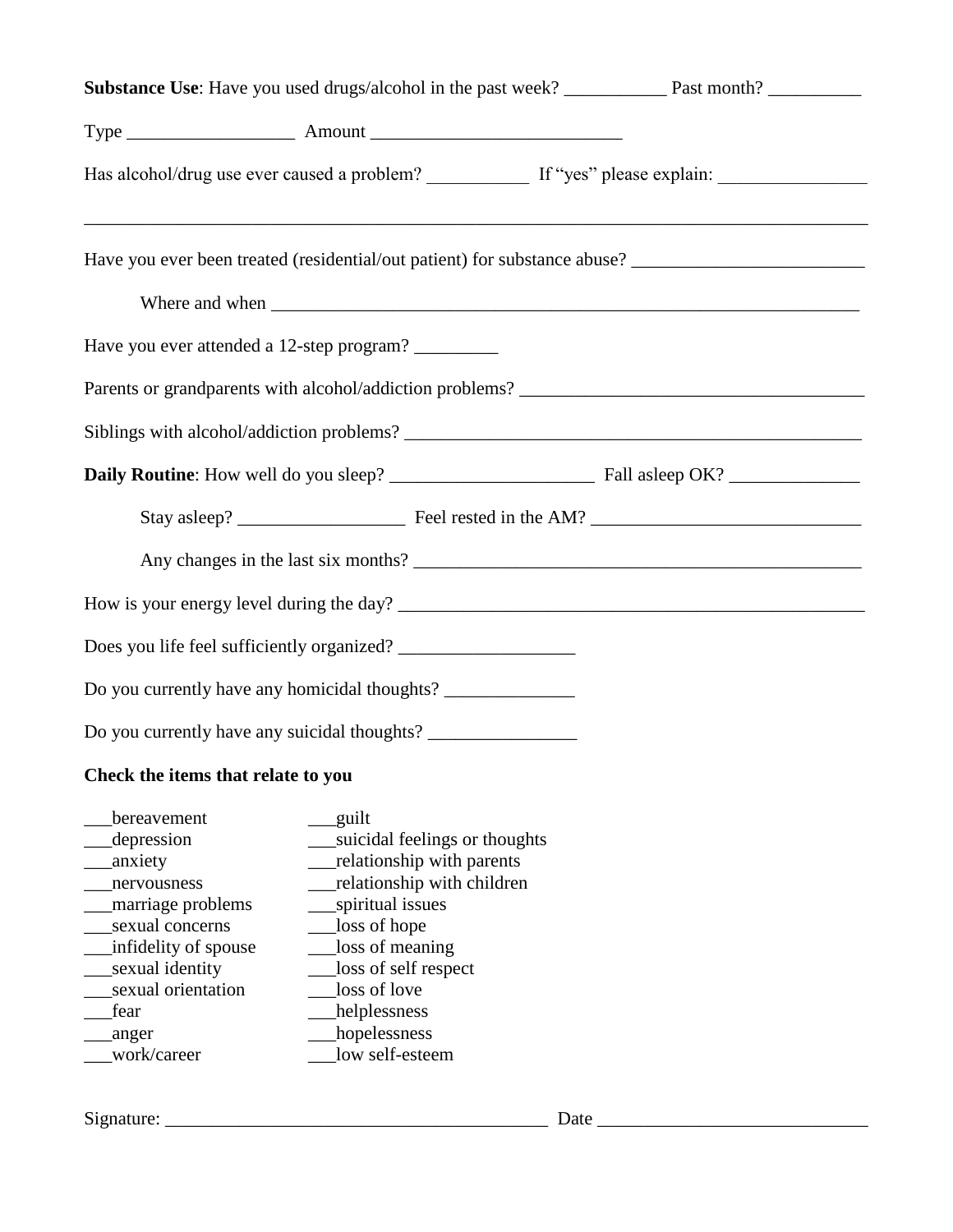

## **CONSENT FOR TREATMENT**

I am voluntarily seeking treatment from Violet Eden of the Core Healing Center. I understand that there is no guarantee concerning my treatment outcome. My therapist and I shall develop the treatment plan in accordance with my presenting problems. The fee for therapy sessions are \$140 unless a lesser fee has been agreed upon. Sessions are 53-55 minutes in length. I understand that all fees are due in full at the beginning of each session, and that I may request a receipt to submit to my insurance company. If I need to cancel an appointment, I understand that a 24-hour notice is required. Should I cancel without notice, I will be charged the full fee for the session. I reserve the right to terminate treatment anytime I wish, but I will discuss termination of treatment with my therapist before discontinuing. I understand that all personal information will be considered confidential and can only be released with my written consent, unless there is a "Duty to Warn."

**\_\_\_\_\_\_\_\_\_\_\_\_\_\_\_\_\_\_\_\_\_\_\_\_\_\_\_\_\_\_\_\_\_\_\_\_\_\_\_\_\_\_\_\_\_\_\_\_\_\_ \_\_\_\_\_\_\_\_\_\_\_\_\_\_\_\_\_\_\_\_\_\_** 

I have read this notice, understand and agree to it.

**Client's Signature Date**